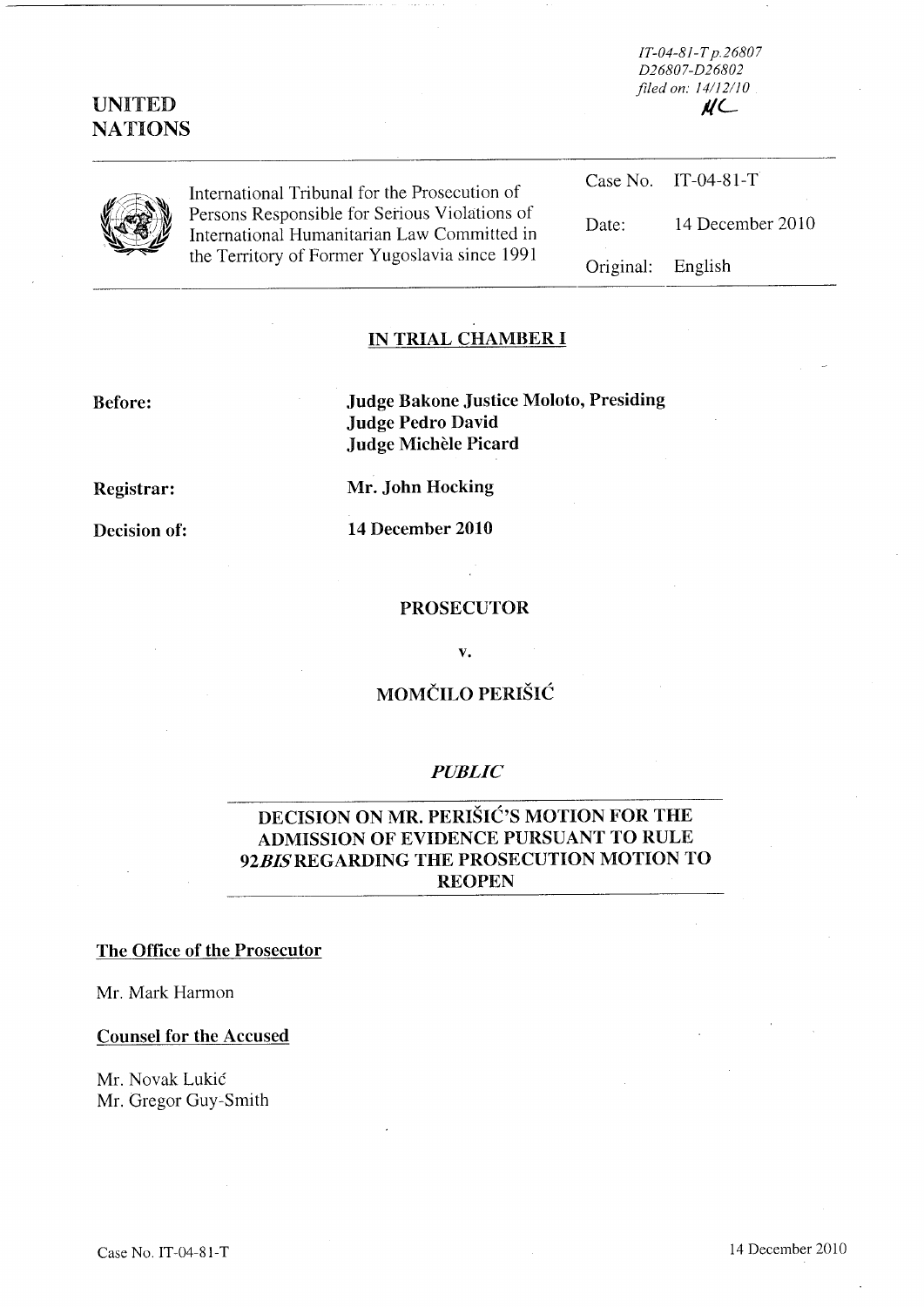TRIAL CHAMBER I ("Trial Chamber") of the International Tribunal for the Prosecution of Persons Responsible for Serious Violations of International Humanitarian Law Committed in the Territory of the former Yugoslavia since 1991 ("Tribunal") is seised of "Mr. Perišić's Motion for the Admission of Evidence Pursuant to Rule 92 *his* Regarding the Prosecution Motion to Reopen, with Public Annex A" filed publicly on 29 November 2010 ("Motion") and hereby renders is Decision.

## I. SUBMISSIONS

## A. Defence **Motion**

l. On 29 November 2010, the Defence filed its Motion, in which it seeks the admission into evidence of Dušan Kovačević's supplementary statement ("Proposed Statement") pursuant to Rule *92 his* of the Rules of Procedure and Evidence ("Rules"). The Proposed Statement clarifies and elaborates on an entry from the Mladić diaries as found in exhibit P2938.<sup>1</sup> The Defence submits that the evidence contained in the Proposed Statement is relevant, of probative value, serves the interests of justice and the goal of judicial economy.2 Further, the Defence submits that the Proposed Statement does not discuss the alleged acts or conduct of the Accused and is certified according to the Rules. <sup>3</sup>

2. The Defence also argues that Mr. Kovačević initially testified on 12, 13, 14, 15, and 16 July 2010 and was cross-examined by the Prosecution on 15 and 16 July 2010.<sup>4</sup> On 15 October 2010, the Prosecution moved to reopen its case and tender into evidence through a bar table motion numerous excerpts from the Mladic diaries.<sup>5</sup> On 4 November 2010, the Trial Chamber granted the Prosecution Motion to Reopen. <sup>6</sup>

3. The Defence further avers that pursuant to the Trial Chamber's ruling the Defence may seek to make submissions and recall particular witnesses to address the "fresh evidence" found in the Mladić diaries. Consequently, the Defence seeks to introduce Mr. Kovačević's statement in order to address the handover of duties between General Mladic and General Kukanjac and the 11 May 1992 meeting between the two and Mr. Kovačević.<sup>7</sup>

Motion, para. 1.

<sup>&</sup>lt;sup>2</sup> Motion, paras 3-4.

<sup>&</sup>lt;sup>3</sup> Motion, para. 17.

<sup>&</sup>lt;sup>4</sup> Motion, para. 12.

<sup>5</sup> Motion, para. 13; Motion to Reopen Prosecution Case and Tender Documents Through the Bar Table, Public with Public Annex A and Confidential Annex B, 1 October 2010 ("Prosecution Motion to Reopen").

<sup>&</sup>lt;sup>6</sup> Motion, para. 15; Decision on Motion to Reopen the Prosecution Case and Tender Documents Through the Bar Table, 4 November 2010.

 $<sup>7</sup>$  Motion, paras 15, 17.</sup>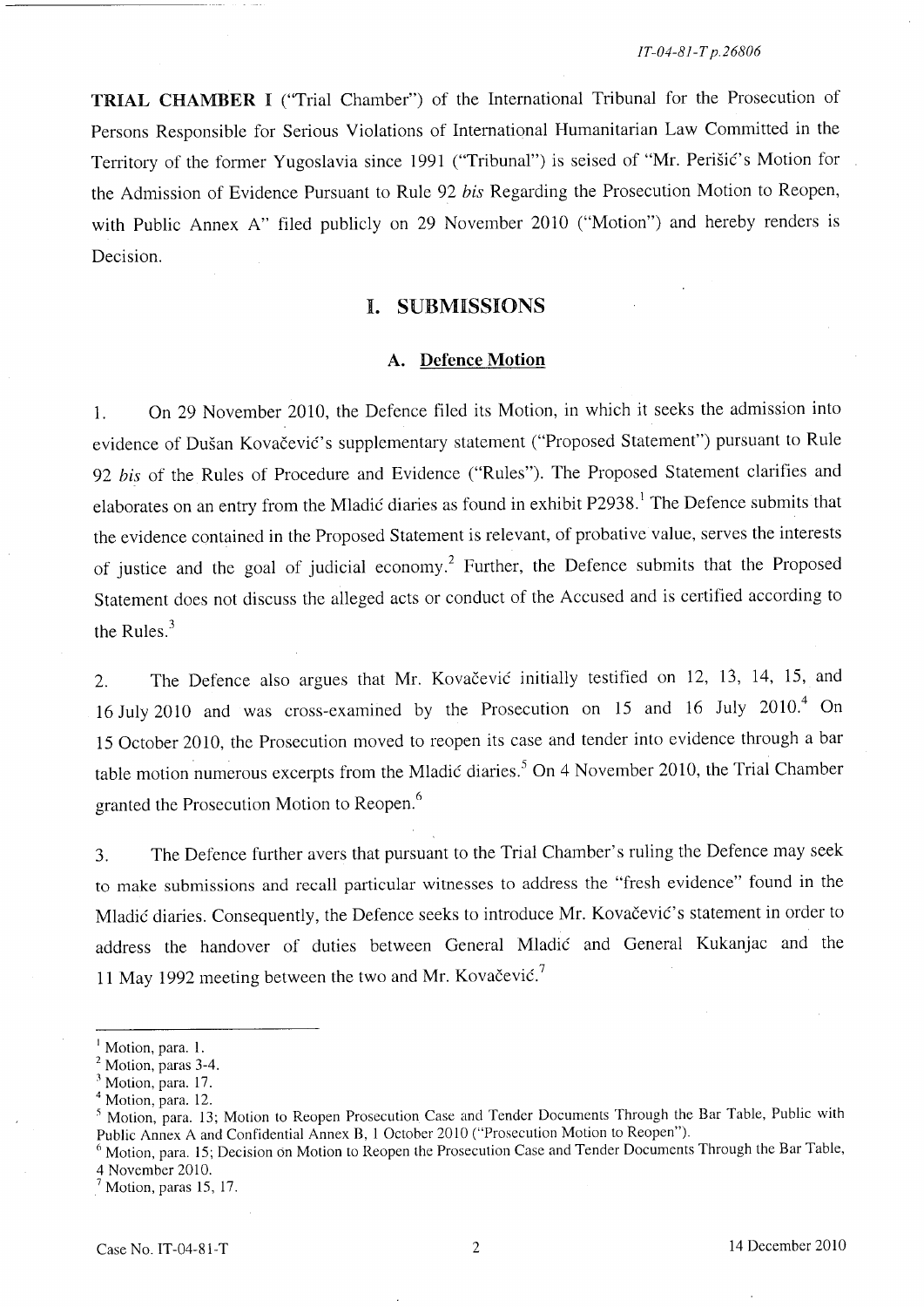4. The Defence finally submits that there will be no additional delay in the proceedings since there is no need to recall Mr. Kovačević, who has already been cross-examined by the Prosecution for two days.<sup>8</sup> The Defence further contends that the Mladic diaries were available to the Prosecution as early as 11 May 2010, two months before Mr. Kovačević testified, and thus any issue concerning the diaries could have been raised during his testimony.<sup>9</sup>

#### **B. Prosecution Response**

5. On 1 December 2010, the Prosecution publicly filed its response in which it does not oppose the admission of the Proposed Statement into evidence, but requests that Mr. Kovačević be called for cross-examination.<sup>10</sup>

6. The Prosecution contends that in the Proposed Statement, Mr. Kovačević provides information which is contradictory to other evidence already in the trial record concerning the arming of volunteers who were part of the JNA or Territorial Defence.<sup>11</sup> In particular, the Prosecution takes issue with Mr. Kovačević's contention that the arming of 69,000 Serbs, which is mentioned in the Mladic diary entry, referred to "volunteers who were mobilized and admitted to the formations of the then JNA, and does not relate at all to the arming of any paramilitary units of the Serbian people.<sup> $,12$ </sup> The Prosecution avers that the trial record contains evidence to the contrary, as contained in P185 which provides that the JNA was distributing weapons to the "volunteer forces of the 2<sup>nd</sup> Military district" that were not part of the JNA or the Territorial Defence structure.<sup>13</sup>

7. The Prosecution further argues that the Proposed Statement relates to the material issue of whether the JNA was indiscriminately arming the Serbian people regardless of whether they were part of the JNA formation.<sup>14</sup>

8. The Prosecution also contends that at the time when Mr. Kovačević testified at trial, there was nothing to suggest that Mr. Kovačević would take a position on this issue contrary to the previous evidence adduced at trial and the entry in Mladic's diary. Consequently, the Prosecution "had no need to put the diary entry to Mr. Kovačević during his testimony."<sup>15</sup>

<sup>&</sup>lt;sup>8</sup> Motion, para. 18.

<sup>&</sup>lt;sup>9</sup> Motion, para. 18.

<sup>&</sup>lt;sup>10</sup> Prosecution Response to Defence Motion for Admission of Evidence Pursuant to Rule 92bis Regarding Prosecution Motion to Reopen, 1 December 2010 ("Response"), para. 2.

<sup>&</sup>lt;sup>11</sup> Response, para. 4.

<sup>&</sup>lt;sup>12</sup> Motion, para.7..

<sup>13</sup> Response, para. 4.

<sup>&</sup>lt;sup>14</sup> Response, para. 6.

<sup>&</sup>lt;sup>15</sup> Response, para. 5.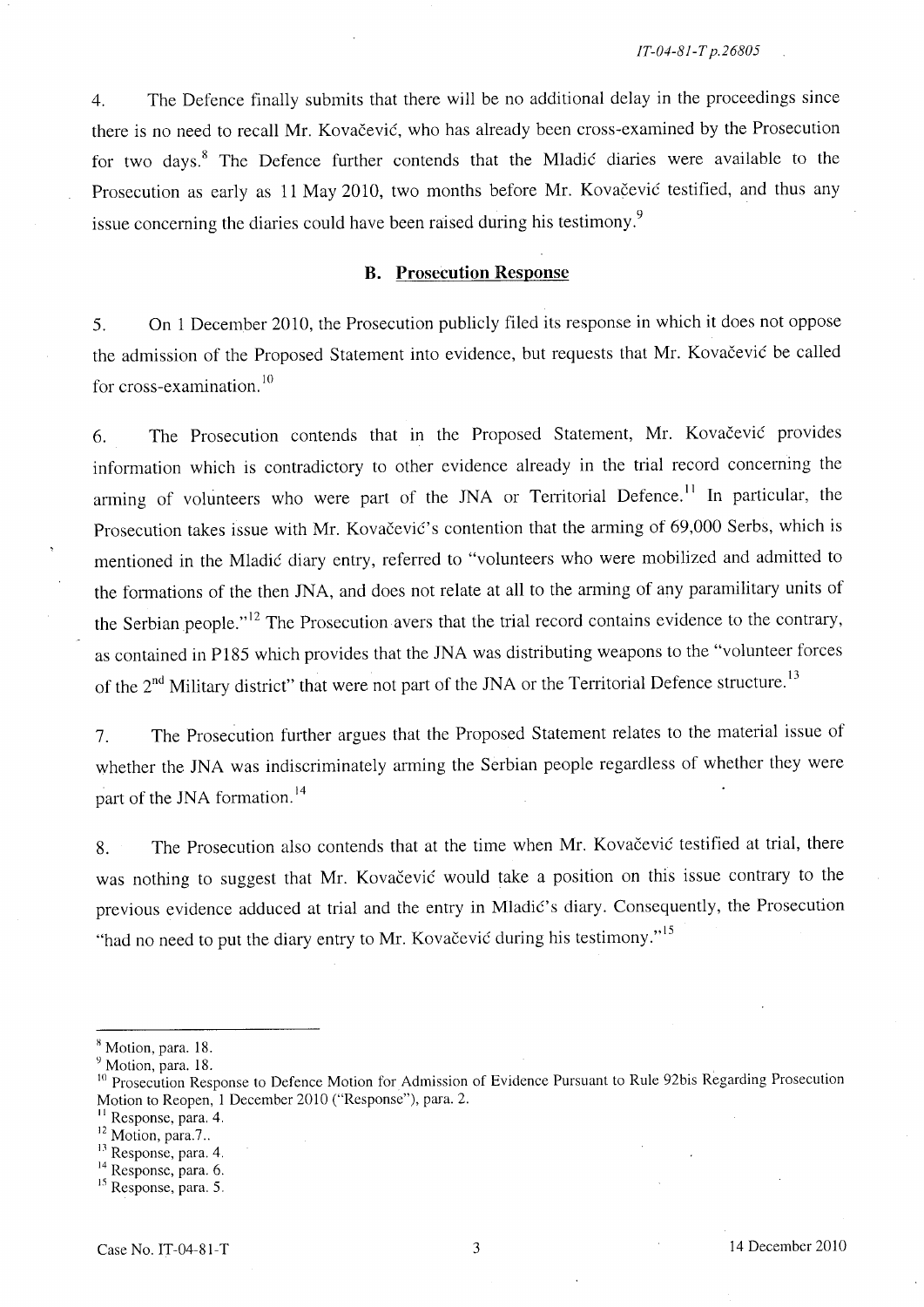*IT-04-81-T p.26804* 

### C. Defence Reply

9. On 6 December 2010, the Defence publicly filed its Reply, asking for leave to reply to the Prosecution Response, in order to "clarify incorrect assertions made in the Prosecution response."<sup>16</sup>

10. In its Reply, the Defence avers that the Prosecution submission whereby during Mr. Kovačević's testimony there was nothing to suggest that he would take a position contrary to the earlier evidence already in the trial record is inaccurate. The Defence points out that in Mr. Kovačević's testimony in July he already contradicted earlier evidence by stating:

The units received ethnic Serbs, for the most part those who were with the Territorial Defence or were volunteers. As for these volunteers, we would organise the files. We would give them their supplies and their weapons as part of JNA units, according to the war assignment, each unit as had originally been planned.<sup>17</sup>

11. The Defence further contends that the Mladic diaries were readily available to the Prosecution during Mr. Kovačević's testimony in July 2010, however the Prosecution chose not to question him about them.<sup>18</sup> Consequently, it is the Defence's position that, by requesting to crossexamine Mr. Kovačević at the current stage of the proceedings, the Prosecution violates the Rules.<sup>19</sup>

## H. APPLICABLE LAW

12. The Trial Chamber incorporates by reference the requirements for admission of evidence under Rule 92 *bis* as set out in a previous decision by this Trial Chamber.<sup>20</sup>

## nI. DISCUSSION

13. Having analysed the Proposed Statement, the Trial Chamber finds it to be relevant and of probative value. The Trial Chamber further considers that the Proposed Statement does not go to the acts and conduct of the accused. Consequently, the Trial Chamber is satisfied that the Proposed Statement meets the requirements of Rule 92 *his,* as well as the general requirements of admissibility. Accordingly, the Trial Chamber admits the written statement of Mr. Kovačević into evidence pursuant. to Rule 92 *his.* 

14. The Trial Chamber will now turn to examine the Prosecution request to cross-examme Mr. Kovačević. The Trial Chamber notes that the excerpt from Mladić diary, was admitted into

<sup>&</sup>lt;sup>16</sup> Defence Reply to Prosecution Response to Defence Motion for the Admission of Evidence Pursuant to Rule 92 *his* Regarding Prosecution Motion to Reopen, 6 December 2010 ("Reply").

 $^7$  Reply, para. 8.

<sup>&</sup>lt;sup>18</sup> Reply, para. 9.

<sup>&</sup>lt;sup>19</sup> Reply, para. 9.

<sup>20</sup>*See* Decision on Prosecution Motion for Admission of Evidence pursuant to Rule 92 *his,* 2 October 200S, para. 10.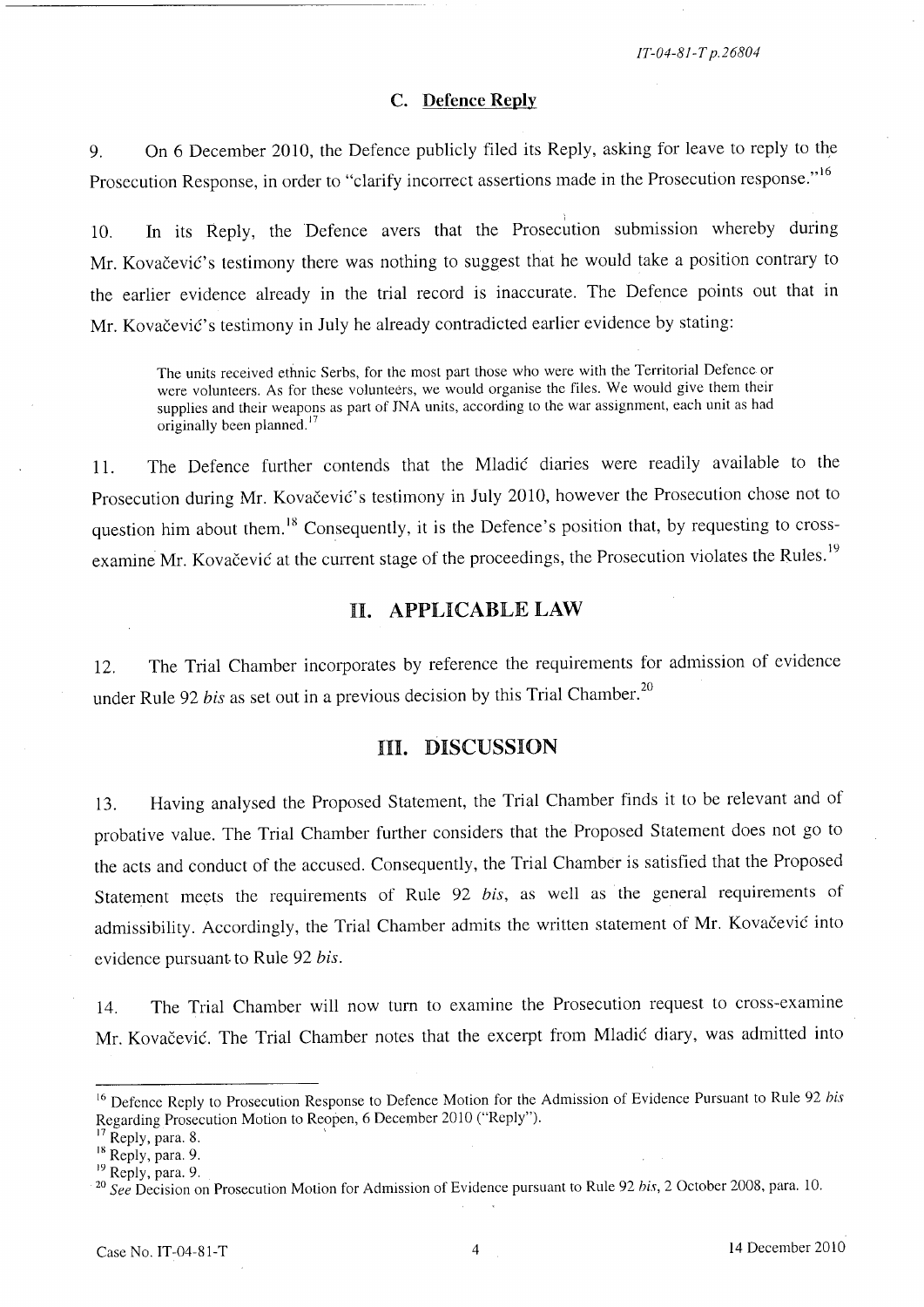#### *IT-04-81-T p.26803*

evidence as exhibit P2938 on 4 November 2010, three months after Mr. Kovačević's testimony. The Proposed Statement provides an interpretation of a diary entry contained in exhibit P2938. The Trial Chamber considers that the Proposed Statement is generally consistent with the trial testimony of Mr. Kovačević in respect of the evidence that the JNA was only arming JNA Serb volunteers.  $21$ 

15. Further, the Trial Chamber is of the view that Mr. Kovačević's testimony at trial contradicted previous evidence already in the trial record.<sup>22</sup> In fact, Mr. Kovačević's testimony on the arming of the Serbs by the JNA directly contradicted the evidence contained in Exhibit PI8S.

16. The Trial Chamber therefore considers that the proper procedure to elicit testimony from Mr. Kovačević about the arming of the Serbs by the JNA should have been by putting to him questions about Exhibit P185 and the diary entries as contained in P2938 during Mr. Kovačević's trial testimony.

17. Finally, the Trial Chamber emphasizes its discretionary power in determining whether there is a need for a witness to appear for cross-examination pursuant to Rule 92 *his.* In exercising this discretion, in addition to the foregoing considerations, the Trial Chamber also finds that the evidence in question is not sufficiently pivotal to the Prosecution's case so as to warrant crossexamination of the witness, in particular in light of the fact that the contested point relates to preindictment period. The Trial Chamber further considers that allowing the Prosecution to crossexamine Mr. Kovačević once again will only unnecessarily delay the proceedings.

# **IV.** DISPOSITION

18. For the reasons set out above, and pursuant to 89 and 92 *his* of the Rules, the Trial Chamber hereby

GRANTS leave to the Defence to file the Reply;

GRANTS the Motion to admit the Proposed Statement into evidence;

DENIES the Prosecution request to cross-examine Mr. Kovačević; and

REQUESTS the Registry to assign an exhibit number to the Proposed Statement admitted into evidence.

<sup>21</sup> See T. 12549; Proposed Statement, para. 7.

 $22$  Response, para. 5.